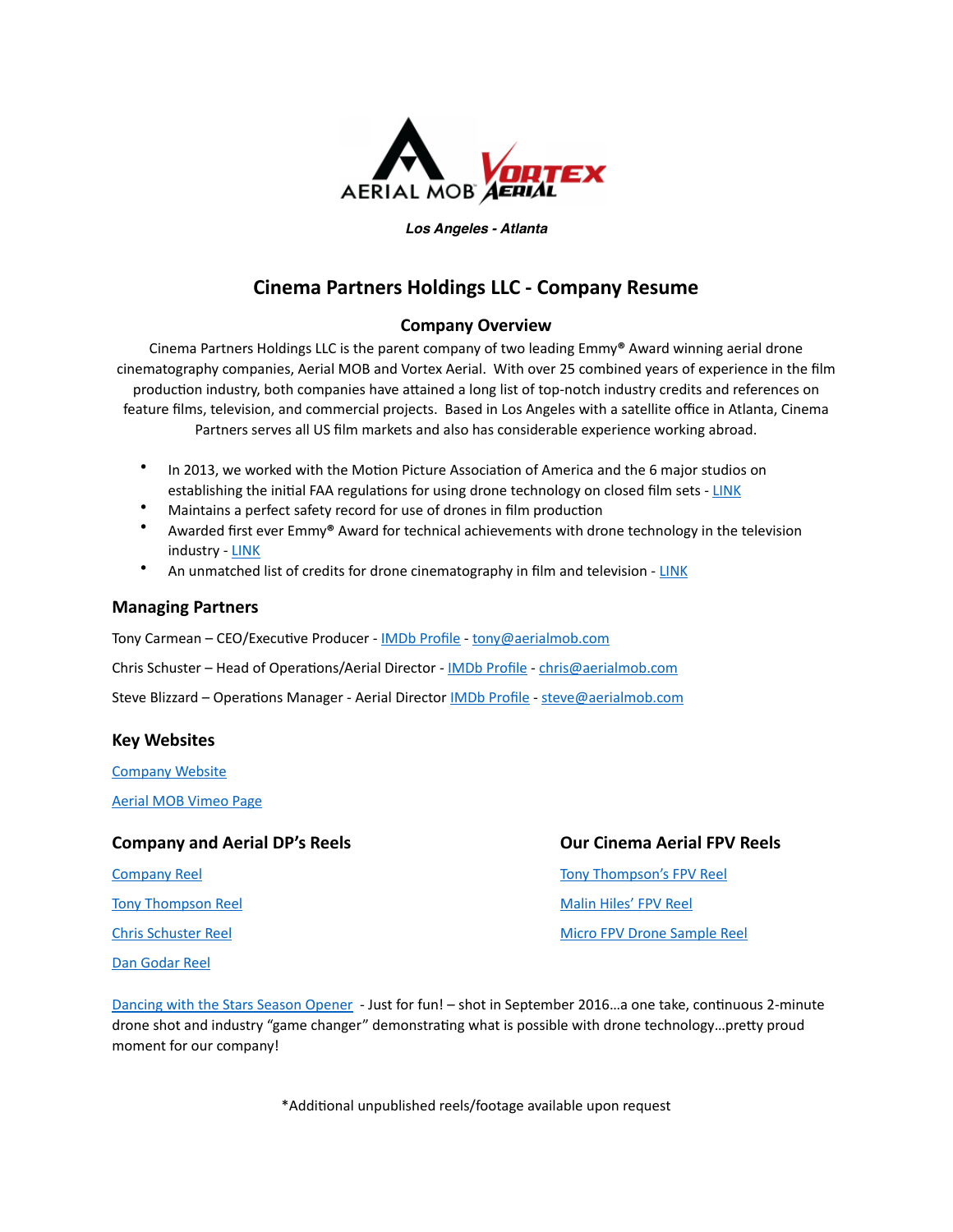

*Los Angeles - Atlanta* 

# **Feature Film Credits**

(Partial/Recent List - Updated Oct 2020)

**Night Teeth – Netflix – Oct '20 Invasion** – Amazon Studios – Oct '20 **Songbird – Catchlight Films – Aug '20 Cash Truck - MGM Studios - Aug '20 Matrix 4 - Warner Bros. Pictures - Feb '20 Venom 2** – Sony Pictures – Feb '20 **Sweet Girl – Netflix – Dec '19 Coyote** – Sony Pictures – Dec '19 **Cash Truck – MGM Studios – Dec '19 Sweet Girl – Netflix – Nov '19** The Little Things - Warner Bros - Sept-Nov '19 **Malibu Rescue – Netflix – Nov '19 Greenland** - STX Entertainment - Oct '19 **Hillbilly Elegy** – Netflix – July '19 **Don't Look Deeper - New Form - July '19 Hillbilly Elegy** – Netflix – June '19 **Hobbs and Shaw** – Universal Studios – May '19 **Promising Young Woman** – FilmNation – April '19 Jumanji 2 – Sony Pictures – Feb '19 **Hobbs and Shaw** – Universal Studios – Feb '19 **Hobbs and Shaw** – Universal Studios – Jan '19

**Bad Boys For Life** – Sony Pictures – Jan '19 **Rattlesnake** – Netflix – Dec '18 **Wonderland** – Netflix – Dec '18 **Jungle Cruise** – Disney Studios – Aug '18 **Troupe Zero** – Amazon Studios – June '18 **Venom** – Sony/Marvel Studios – Jan '18 **Equalizer 2** – Sony Pictures – Oct '17 **Bumblebee**-Paramount Pictures - Aug '17 **Roman J. Israel, ESQ** – Netflix – May '17 **Bright** – Netflix – April '17 **Black Panther** – Marvel Studios – March '17 **Daddy's Home 2** – Paramount Pictures – April '17 **A Wrinkle In Time** – Disney Studios – Dec '16 **Guardians of the Galaxy vol. 2** – Marvel Studios – Dec '16 **Cliffs of Freedom** – Freedom Film Partners – Nov '16 **Annabelle 2** – Warner Bros. – Aug '16 **Baby Driver** – Sony Pictures – April '16 **The Glass Castle** – Lionsgate – Aug '16 **CHiPS** – Warner Bros. – March '16

# **Television Credits**

(Partial/Recent List - Updated Sept 2020)

**The Rookie – ABC Studios – Sept '20** Lucifer – Warner Bros. – Sept. '20 **Big Red** – Marvel Studios – Sept '20 **The Rookie – ABC Studios – Feb '20** Them: Covenant - Sony Television - Feb '20 **Animal Kingdom** – Warner Bros. Television – Feb '20 **The Bachelor** – ABC Studios – Feb '20 The Rookie - ABC Studios - Jan '20 **The Voice** – Universal Television – Jan '20 **Borderline** - Lucifer – Warner Bros. Television – Dec '19 The Rookie - ABC Studios - Dec '19 **Warner Bros. Television** – All Rise – Dec '19 Them - Sony Pictures Television - Dec '19 **NCIS** – Disney Studios – Dec '19 **Sony Pictures Television – Coyote – Sept '19** The Umbrella Academy – Universal Content – Oct '19 The Rookie - ABC Studios - Oct '19 **Them: Covenant** – Sony Television – Oct/Nov '19 **Rebuilding Paradise** – Imagine Entertainment – Oct '19 **Never Have I Ever- NBC/Universal - Sept '19 Black Lightning** – Warner Bros. – Sept '19 The Rookie - ABC Studios - Sept '19 **Mayans** – Fox Studios – Sept '19 **All Rise** – WBTV – Aug '19 **No Activity** – CBS Studios – Aug '19 Twenties - BET - Aug '19 **The Rookie** - ABC Studios – July '19

**Briarpatch** – NBC/Universal – July '19 **Mayans** – Fox Studios – July '19 **Pick of the Litter – ABC Studios – May '19 Mayans** – Fox Studios – May/June '19 **Animal Kingdom - Warner Bros. May/June '19 Doom Patrol** – Warner Bros. – March '19 **Pick of the Litter – ABC Studios – March '19** Amazing Stories - Universal Television - March '19 The Rookie - ABC Studios - March '19 **American Ninja Warrior** – Universal Television – March '19 The Rookie - ABC Studios - Feb '19 **Rhythm and Flow** – Netlfix – Feb ' 19 **MGM Television** – Perpetual Grace – Feb '19 **Disney Studios** – Just Roll with It – Feb '19 **Rebuilding Paradise** – Netflix – Feb '19 **Animal Kingdom** – Warner Bros. – Feb '19 Amazing Stories - Universal Television - Feb '19 The Rookie-ABC Studios - Jan '19 **Swamp Thing** – Warner Bros. – Dec '18 **Rebuilding Paradise - Netflix - Dec '18** Doom Patrol – Warner Bros. – Dec' 18 **Brooklyn** – HBO – Dec '18 **The Rookie** – ABC Studios – Dec '18 **Swamp Thing** – Warner Bros. – Nov '18 **Reckoning** – Sony Pictures Television – Nov '18 **Timeless** – Sony Pictures Television – Oct '18

### And, a Long List of Commercial Productions...

We have also enjoyed working on a long list of television commercials over our combined 18 years of producing aerial cinematography, including a long list of Super Bowl and other top level, award winning commercials. Visit our company website and our Vimeo page to view.